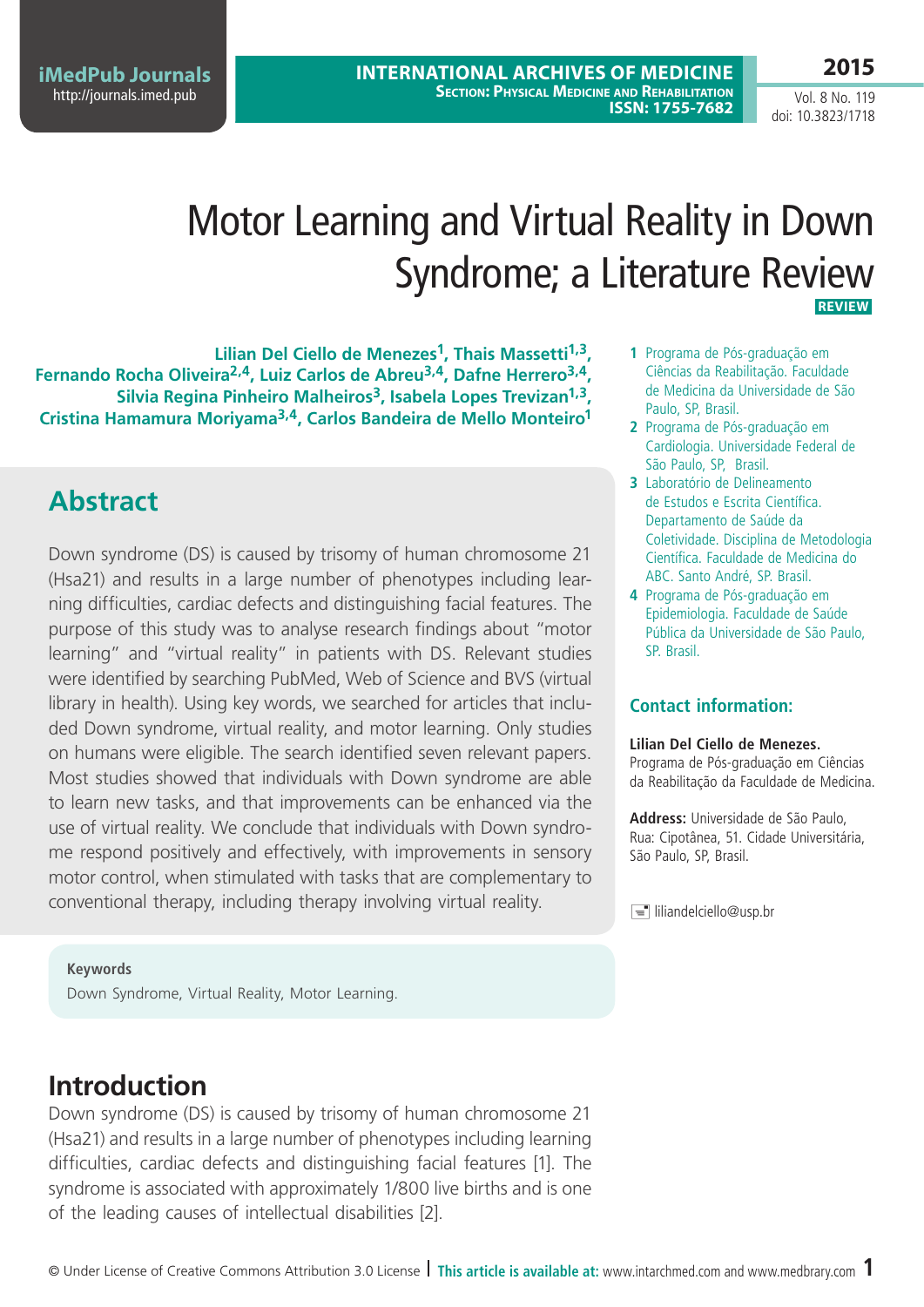Vol. 8 No. 119 doi: 10.3823/1718

In general, the movements of individuals with Down syndrome can be described as "clumsy," the characteristics of which are slowness and low efficacy [3]. Palasiano et al. [4] reported that gross motor function improves in children with Down syndrome as they grow, and that they require more time to learn movements as movement complexity increases. Lott and Dierssen [5] reported that all individuals with DS exhibit some form of learning and memory impairment, which varies in severity.

Considering that skilled movements are fundamental to human experience, an analysis of how motor learning (ML) can be optimized in people with DS does not have only theoretical interest, but also important practical implications for the lives of these people [6]. According to Maas et al. [7], motor learning refers to a set of processes associated with practice and experience leading to relatively permanent changes in performance, arising from systematic practice and feedback.

There are some authors studying the motor learning area in DS like, Chiviacowsky et al. [6, 8] that showed the effect of knowledge of frequencies on motor learning in adults with DS; Bussy et al. [9] compared the perceptual learning of individuals with Fragile X and DS; Possebom et al. [10] studied motor learning in this population with the help of a maze task on the computer, and Ringenbarch et al. [11] attempted to understand how people with DS perform the different tasks of continuous drumming and unimanual drumming. This is a new approach and has been many used, and this seems to be very interesting considering the advances in technology and also being an instrument that can make feasible tasks in computing environments. With the advancement of technology, and its various possibilities, the use of virtual reality is becoming more widespread in several areas, and showing considerable growth in the area of motor learning.

Traditional therapies for movement difficulties in children with disabilities are repetitive and offer very little to keep a young person interested [12]. Virtual reality (VR) provides a unique medium suited to the achievement of effective rehabilitation intervention. Specifically, therapy can be provided within a functional, purposeful and motivating context [13]. The ability to change the virtual environment relatively easily, to grade task difficulty and to adapt it according to the patient's capabilities are important advantages of VR, since these features are essential to cognitive and motor remediation [14].

Cognitive and motor difficulties in DS have been reviewed by several authors. Adamovich et al. [12] reviewed the documented adverse events occurring following participation in physical activity among individuals with psychological or cognitive conditions. Relevant studies were identified through electronic database searching. Populations with dementia, psychological disorders, or intellectual disability do not report considerable or consequential adverse events following physical activity independent of associated comorbidities. The one exception to these findings may be Down syndrome populations with atlantoaxial instability. However, their review highlighted the relative paucity of the reported presence or absence of adverse events, and found that many studies are at high risk of bias toward reporting naturally occurring adverse events.

Damiano and Dejong [15] reviewed the effectiveness of treadmill training and body weight support in paediatric rehabilitation. A systematic review was undertaken to explore the strength, quality, and conclusiveness of evidence supporting use of treadmill training and body weight support in those with paediatric motor disabilities, including DS. They found that the efficacy of treadmill training in accelerating walking development in DS has been well documented. However, further randomized studies, studies with treadmill trainingonly groups, and dosage studies are needed before practice guidelines can be formulated. Neural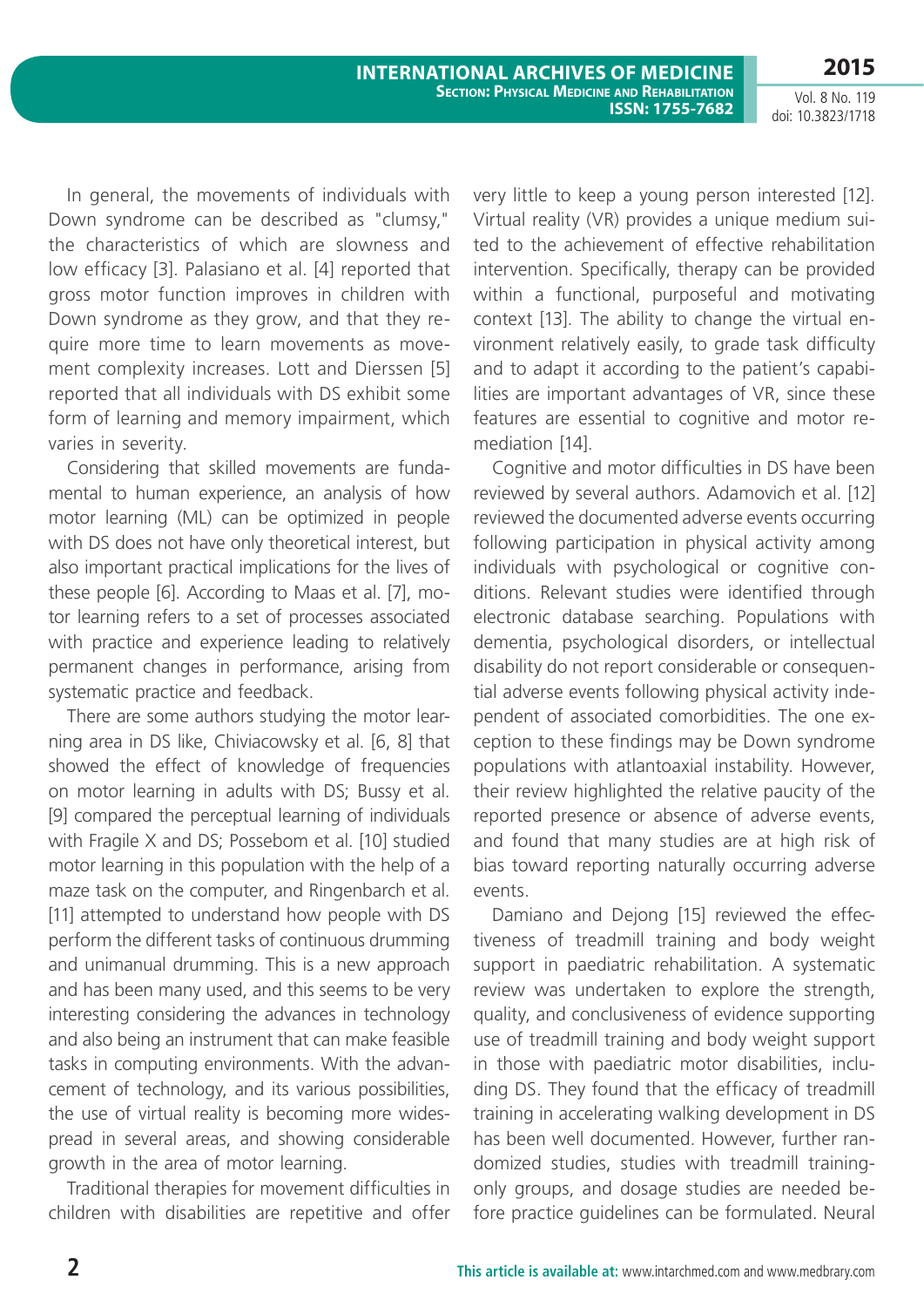**ISSN: 1755-7682** 

Vol. 8 No. 119 doi: 10.3823/1718

**2015**

changes in response to training warrant exploration, especially given the capacity for change in developing nervous systems.

Besides these research review about DS, virtual reality technology may be an optimal tool for designing therapies that target neuroplastic mechanisms in the nervous system, may manipulate the specificity and frequency of visual and auditory feedback, and provide adaptive learning algorithms and graded rehabilitation activities that can be objectively and systematically manipulated to create individualized motor learning paradigms [12]. While virtual reality (VR) is a recently emerging form of rehabilitation therapy, this novel treatment approach has exciting implications for neurocognitive rehabilitation but little has been done to review the studies applying VR to the rehabilitation of children [16] and motor learning.

The purpose of this study was to analyse research findings about "virtual reality" in persons with "Down syndrome" and the instruments used to verify "motor learning" in persons with "Down syndrome". Specifically, we wanted to determine which methods are being used to infer motor learning in this population, and when using virtual reality, what are the main outcomes.

### **Method**

A literature search was Performed using PubMed, Web of Science and BVS (virtual library in health). Using keywords, searched for articles included the terms Down syndrome, virtual reality, and learning engine. The Review of work included only Conducted from 1994 to 2014 and human species

To select the articles three steps were used. The first step involved searching for articles in the databases, reading the titles and abstracts; the second step involved the exclusion of works by title or abstract, and exclusion by our inclusion criteria; the third and final step involved analyzing the eligible studies.



In the same way as Snider, Majnemer and Darsaklis [17], we used a search strategy based on PICOs the PICOs it can be defined by P: Patient; I: intervention, C: comparison; O: Outcomes; S: studys, used to locate and compare different studies.

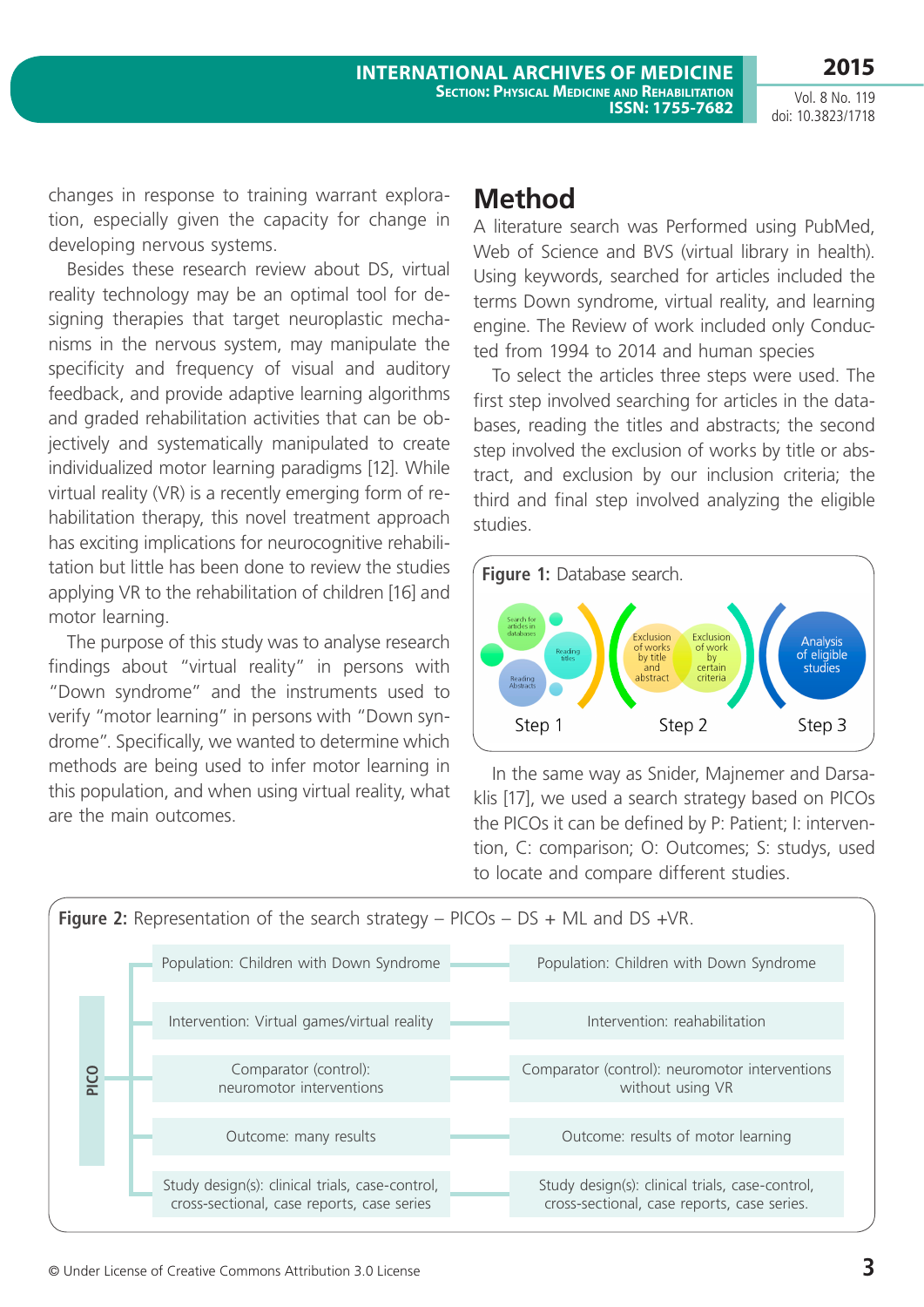To increase confidence in the selection of articles, all potentially relevant articles were reviewed independently by two researchers, who after reading through all of them, reached a consensus to establish which articles fulfilled the inclusion criteria [18].

 There are many available scales to help evaluate study quality, the most commonly used in the rehabilitation area being the PEDro scale [19]. This scale was developed by the Physiotherapy Evidence Database to be used in experimental studies and has a total score of 10 points, including evaluation criteria of internal validity and statistical analysis used [19].

In order to demonstrate the methodological quality of the studies, an article with a good level of evidence was considered to be one with a score equal to or higher than 6 according to the PEDro evaluation scale. This criterion was based on Snider, Majnemer and Darsaklis [17], who considered studies scoring 9–10 on the PEDro scale to be methodologically 'Excellent', 6–8 'Good', 4–5 'Fair' and below 4 'Poor'.

### **Results**

The search of PubMed Medicine®, Web of science and BVS (virtual library in health) identified 194 studies, 187 of which did not fit the inclusion criteria. The data extracted from the seven eligible studies is summarized in **Figure 3**.



|  |  |  | Table 1. Outline methodology of the studies analysed. |  |  |  |  |
|--|--|--|-------------------------------------------------------|--|--|--|--|
|--|--|--|-------------------------------------------------------|--|--|--|--|

| <b>Study reference</b>    | <b>Nature</b>                                                                   | <b>Frequency and duration</b>                                                                                                                                                                              |  |  |  |  |
|---------------------------|---------------------------------------------------------------------------------|------------------------------------------------------------------------------------------------------------------------------------------------------------------------------------------------------------|--|--|--|--|
| Wuang et al., 2011        | <b>RCT</b>                                                                      | The study was conducted during 2009–2010. Each intervention group received a 1 h<br>session 2 days per week for 24 weeks.                                                                                  |  |  |  |  |
| Bussy et al., 2011        | RCT                                                                             | One session of approximately 30 min.                                                                                                                                                                       |  |  |  |  |
| Chiviacowsky et al., 2012 | R <sub>l</sub>                                                                  | A task in which all participants performed 30 practice trials, with 10 seconds between<br>each trial conducted.                                                                                            |  |  |  |  |
| Ulrich et al., 2014       | <b>RCT</b>                                                                      | Measurements were obtained in the month before the intervention (pre-intervention),<br>at 7 weeks after the intervention, and at 12 months after the pre-intervention<br>measurement for all participants. |  |  |  |  |
| Chiviacowsky et al., 2013 | R <sub>l</sub>                                                                  | The study was conducted over 48 hours.                                                                                                                                                                     |  |  |  |  |
| Ringenbach et al., 2012   | R <sub>l</sub>                                                                  | Total testing time was between 40 and 70 min.                                                                                                                                                              |  |  |  |  |
| Courbois et al., 2013     | R <sub>l</sub>                                                                  | One session of approximately 30 min.                                                                                                                                                                       |  |  |  |  |
|                           | Legend: $RCT = Randomized controlled trial$ and $RI = Randomized$ intervention. |                                                                                                                                                                                                            |  |  |  |  |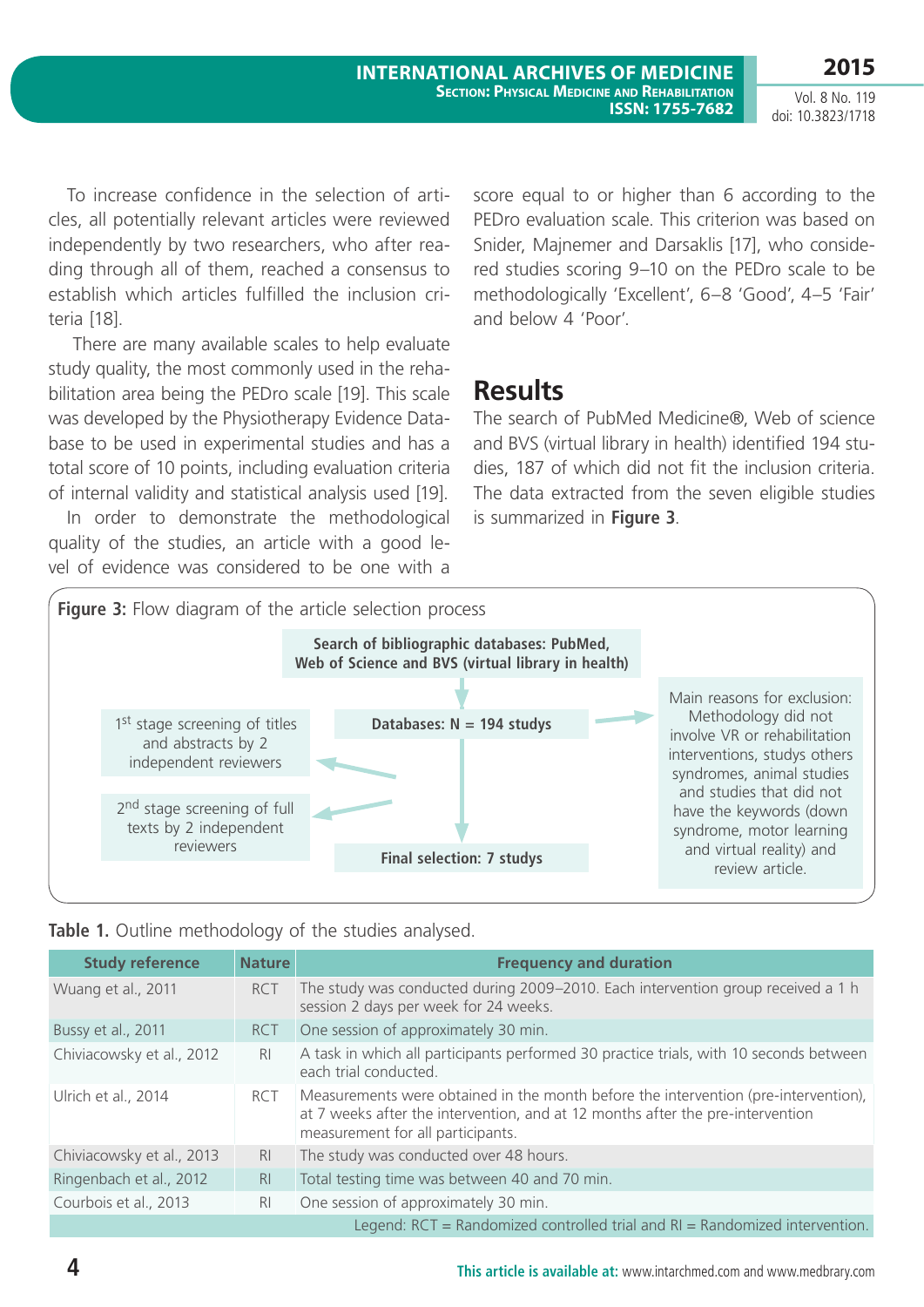Vol. 8 No. 119 doi: 10.3823/1718

| Table 2. Studies analysing motor learning and Down syndrome. |  |  |  |  |  |  |  |  |  |
|--------------------------------------------------------------|--|--|--|--|--|--|--|--|--|
|--------------------------------------------------------------|--|--|--|--|--|--|--|--|--|

| <b>Study</b><br>reference  | <b>Participants</b>                                                                                        | <b>Outline of experimental methodology</b><br>relevant to this review                                                                                                                                                                                                                                                                                                                                                 |
|----------------------------|------------------------------------------------------------------------------------------------------------|-----------------------------------------------------------------------------------------------------------------------------------------------------------------------------------------------------------------------------------------------------------------------------------------------------------------------------------------------------------------------------------------------------------------------|
| Bussy et al.,<br>2011      | 12 with Down syndrome and 12<br>typically developing children.                                             | 14 patients with Fragile X syndrome, Implicit learning is variable in genetic syndromes and therefore relatively<br>independent of general intellectual capacities.                                                                                                                                                                                                                                                   |
| et al., 2012               | Chiviacowsky Thirty adults. All diagnosed with DS<br>and mild intellectual disability (IQ<br>range: 50-70) | Learning was assessed by a retention test, consisting of 10 trials<br>without feedback, one day later. The self-control group demonstrated<br>more effective learning of the task than the yoked group.                                                                                                                                                                                                               |
| Ulrich et al.,<br>2014     | The participants were children who<br>were 8 to 15 years of age and who<br>had been diagnosed with DS.     | The results indicated no group differences at the pre-intervention<br>session. Analysis showed that participants who learned to ride spent<br>significantly less time in sedentary activity at 12 months after the pre-<br>intervention measurement and more time in moderate to vigorous<br>physical activity than participants in the control group.                                                                |
| et al., 2013               | Chiviacowsky 20 adults with DS.                                                                            | The results of this study showed that participants with DS achieved<br>similar learning both on a throwing task with reduced frequency to<br>33% of knowledge of results (KR) as a task with a frequency of 100%<br>of KR. These results confirm previous studies on the subject by showing<br>that reduced frequencies can be as beneficial or superior to the<br>learning of motor skills as increased frequencies. |
| Ringenbach<br>et al., 2012 | 20 chronological age-matched<br>(CA), and 20 mental age-matched<br>$(MA)$ .                                | The results suggest that visual instruction provides the best information<br>for people with DS to aid in performance of many different types of<br>movements.                                                                                                                                                                                                                                                        |

### **Table 3.** Studies analysing virtual reality and Down syndrome.

| <b>Study</b><br>reference | <b>Participants</b>                             | Outline of experimental methodology relevant to this review                                                                                                                                                                                                                                                                                                          |
|---------------------------|-------------------------------------------------|----------------------------------------------------------------------------------------------------------------------------------------------------------------------------------------------------------------------------------------------------------------------------------------------------------------------------------------------------------------------|
| Wuang et al.,<br>2011     | 105 children<br>plus another<br>50 as controls. | The results suggest that virtual reality using Wii gaming technology demonstrates benefit in<br>improving sensorimotor functions among children with DS.                                                                                                                                                                                                             |
| Courbois et<br>al., 2013  | $DS(N=10)$<br>and control<br>participants.      | The results showed that most of the participants with DS were able to learn routes through<br>the Virtual environment, even though they needed more trials than the chonologicalage<br>controls to reach the learning criterion. However, they did not show flexible wayfinding<br>behaviour because they were unable to find a shortcut between two known locations |

### **Table 4.** Main Consideration.

| <b>Articles</b>       | <b>Main consideration</b>                                                                                                                                                                                                                                                                   | <b>PEDro</b><br><b>Score</b> |
|-----------------------|---------------------------------------------------------------------------------------------------------------------------------------------------------------------------------------------------------------------------------------------------------------------------------------------|------------------------------|
| Wuanget al.,<br>2011  | Participants in the VR Wii group had a greater pre-post change in motor proficiency, visual-<br>integrative abilities, and sensory integrative functioning. Virtual reality using Wii gaming<br>technology demonstrated benefit in improving sensorimotor functions among children with DS. | 6/10                         |
| Bussy et al.,<br>2011 | Implicit learning is variable in genetic syndromes. It is relatively efficient in at least a subgroup of<br>Fragile X patients, impaired in Williams syndrome, and preserved with a sensitivity to interference<br>in Down syndrome.                                                        | 5/10                         |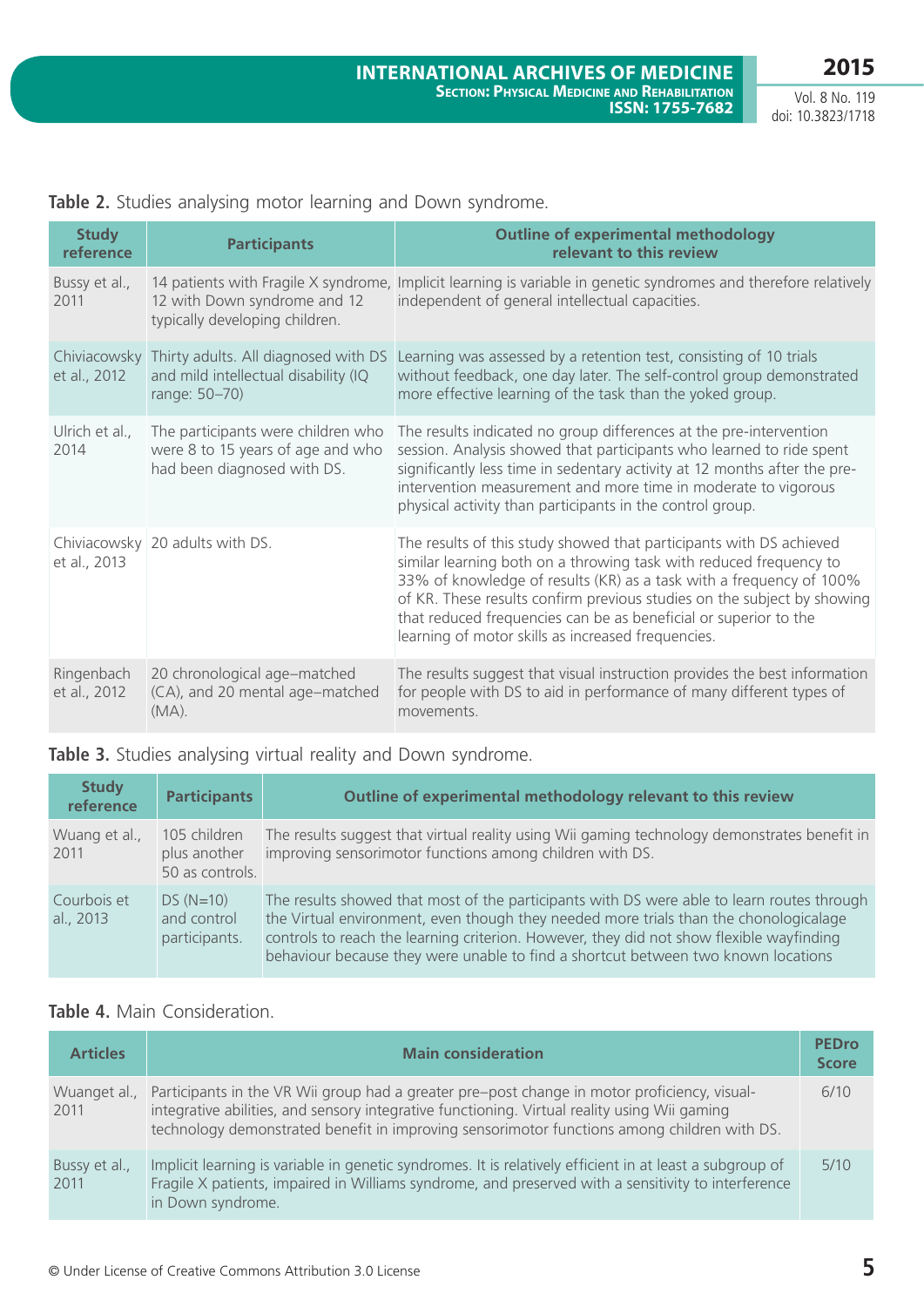Vol. 8 No. 119 doi: 10.3823/1718

| <b>Articles</b>              | <b>Main consideration</b>                                                                                                                                                                                                                                                                                                                                                       | <b>PEDro</b><br><b>Score</b> |
|------------------------------|---------------------------------------------------------------------------------------------------------------------------------------------------------------------------------------------------------------------------------------------------------------------------------------------------------------------------------------------------------------------------------|------------------------------|
| et al., 2012                 | Chiviacowsky The objective was to verify the effects of two frequencies (100 and 33%) of knowledge of<br>results (KR) on the learning of a motor skill, in individuals with Down syndrome (DS). The authors<br>concluded that reduced relative frequencies of KR are as effective as high frequencies in the<br>learning of simple motor tasks in adults with DS.               | 6/10                         |
| Ulrich et al.,<br>2014       | Learning to ride can reduce time spent in sedentary activity and increase time spent in moderate<br>to vigorous physical activity, which may influence the health and functioning of these children.                                                                                                                                                                            | 5/10                         |
| Chiviacowsky<br>et al., 2013 | Participants with Down syndrome practiced a linear positioning task. In the self-control group,<br>learners were provided with feedback about the movement outcome at their request. The self-<br>control group demonstrated more effective learning of the task than the yoked group. Self-<br>controlled feedback enhanced motor learning in participants with Down syndrome. | 5/10                         |
| Ringenbach<br>et al., 2012   | The results suggest that visual instruction provides the best information for people with DS to aid<br>in performance of many different types of movements.                                                                                                                                                                                                                     | 4/10                         |
| Courbois                     | The aim of this study was to assess wayfinding abilities in individuals with Down syndrome<br>(DS). The results suggest that most individuals with DS can acquire knowledge about specific<br>routes, but are unable to integrate that knowledge into a configurational understanding of the<br>environment.                                                                    | 6/10                         |

## **Discussion**

Individuals with Down syndrome (DS) have different types of physical disabilities and delays in motor performance in the first months of life compared with children who are developing normally [3, 20]. However, the appearance of these disabilities and delays is influenced by the living environment and the stimulation the children receive [21]. Among people with Down syndrome there is also a wide variation in mental abilities and developmental progress, that is, people with Down syndrome also differ from each other [1].

When deciding to conduct a systematic review, we were aware of the importance of determining the methodological quality of each study included in our review. Based on the PEDro scale [22], three of the selected studies were grade 6, equivalent to "good" according to criteria adopted by Snider, Majnemer and Darsaklis [17], three were grade 5 and one was grade 4, equivalent to "fair" [17].

All studies included in this review were randomized, but the importance of or method of randomization need not be explicit. Procedures such as data entry or coin toss should be considered as a form of randomization. Quasi-randomization of procedures such as those based on the hospital record number, date of birth, or alternation, do not satisfy this criterion of randomization. Random assignment ensures that treatment and control groups are comparable (within the limits of "random" events) [22].

The seven studies contained different participants and sample sizes. The largest population was in Wuang et al. [23], who had 105 patients in their sample, and the smallest population was in Courbois et al. [24], who only analysed 10 individuals with DS. Both these studies investigated the use of VR, and had the same PEDro score. Studies analysing individuals with DS and motor learning examined an average of 20 individuals, so the results may have been easier to analyse. We assume that this difference may be due to insertion work using the VR technology is new, and these studies are just beginning.

Among the studies that analysed motor learning, Ringenbach et al. [11] attempted to unders-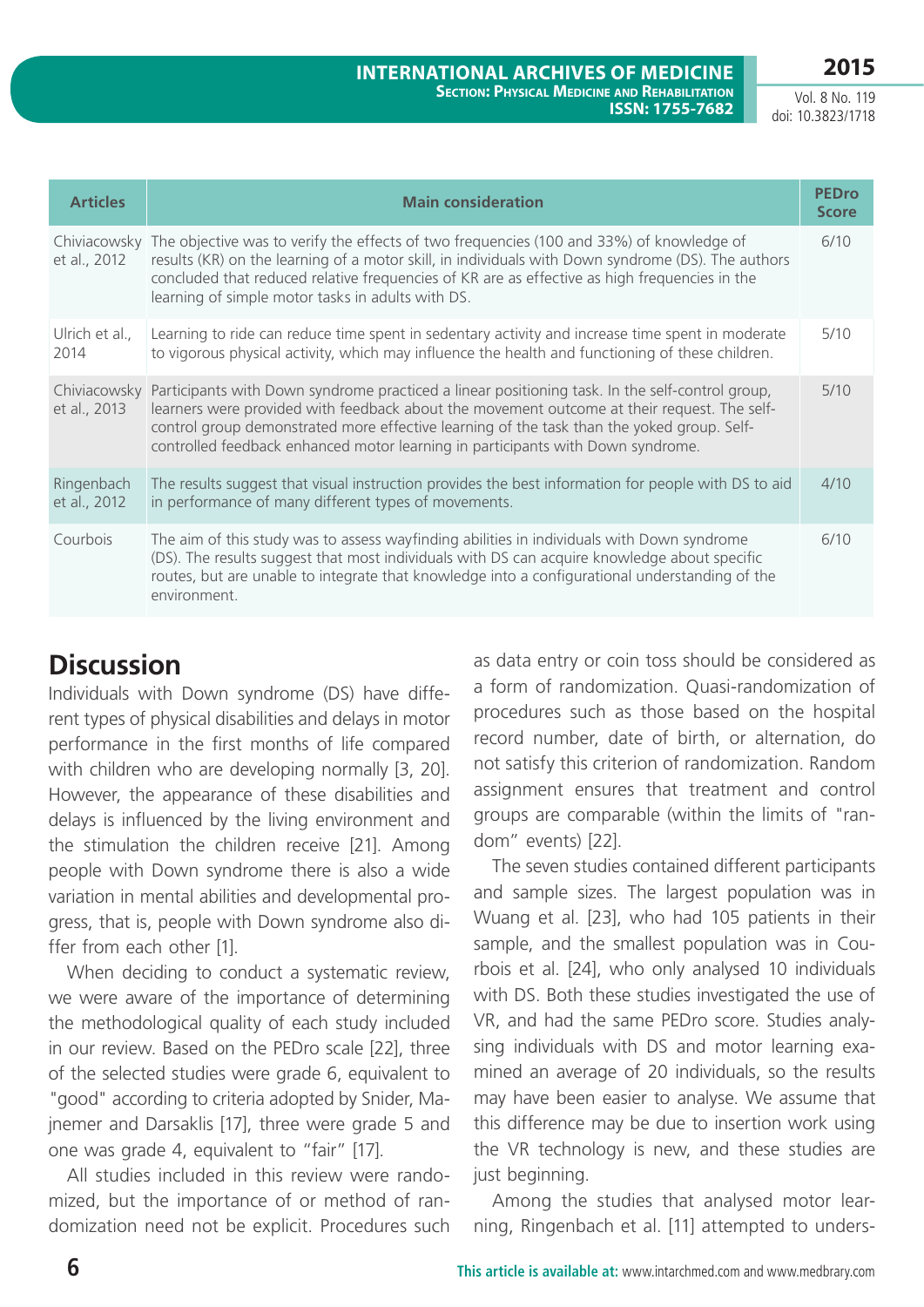Vol. 8 No. 119 doi: 10.3823/1718

tand how persons with (DS) perform different tasks and to assess whether there were any differences in performance based on the type of instructions. They found that individuals with DS performed more efficient movements with smaller amplitudes, and followed visual instructions better than auditory and verbal instructions for all types of tasks whereas chronological age-matched performed similarly with all instructions and mental age-matched performed with smaller amplitudes with visual instructions than auditory instructions. These results suggest that visual instruction provides the best information for people with DS to aid in performance of many different types of movements.

Another major difference in the movements performed by persons with Down syndrome is the different patterns of muscle activation they use to perform and adjust these movements to changes in the environment [25]. According to Gardiner et al. [26], deficits in learning, memory, and language in DS lead to general cognitive impairment, which is typically in the mild-to-moderate range.

However recent studies show that persons with DS are able to adaptively modulate muscle activity, producing rapid bursts to contrast sudden variations joint or restore basic muscle hypotonia During relaxed limb oscillations [27]

For as Shields et al [28] mentions in his study the physical inactivity that report the delay in acquisition, fouled representing a decrease in the development of functional skills, also Affects social interaction, since DS individuals' movement is not standard and is considered thus atypical. Time synchronization is a very important factor in the acquisition and performance of motor skills that generate the need to adapt the actions of body segments to external events of the environment that are changing their position in space. This results were reported by Torriani- Pasin et al. [29], who found through a coincident timing task that

individuals with DS typically present impairments in timing, which were reflected in slower and delayed responses.

Some studies have shown that knowledge of results (KR) when manipulated self-controlled manner directly influences individual learning [30], however Ferreira et al. [31] analysed three different strategies to provide KR, and noted that there was no effect of self-controlled frequencies for motor learning when using the random practice.

Likewise Chiviacowisky et al. [8] found that the frequency of knowledge of results (KR) did not influence the learning of motor skills in patients with Down syndrome. In their study a group of individuals with DS received 100% of the KR and another 33% both in the acquisition phase and after a 48-hour retention phase during which KR was not supplied; the results showed no difference between groups.

Tertuliano et al. [32] highlighted their analysis to the transfer in individuals with normal development. They provided a KR of 50% and 33% for each group in the acquisition phase but no KR in the transfer phase, and found the best performance in the 33% acquisition phase and the transfer phase. They concluded that the lower frequency of feedback helped improve performance.

Chiviacowsky et al. [6] examined whether the learning benefits of an external focus of attention (i.e., on the movement effect) relative to an internal focus (i.e. on the movement), as found previously in non-disabled children and adults, would also be found in children with intellectual disabilities (ID). The practice phase consisted of 40 trials, and attentional focus reminders were given after every third trial. Learning was assessed 1 day later by retention and transfer (greater target distance) tests, each consisting of 10 trials. No focus reminders were given on that day. The external focus group demonstrated more effective learning than the internal focus group, as shown by more accurate tosses on the transfer test. Their findings showed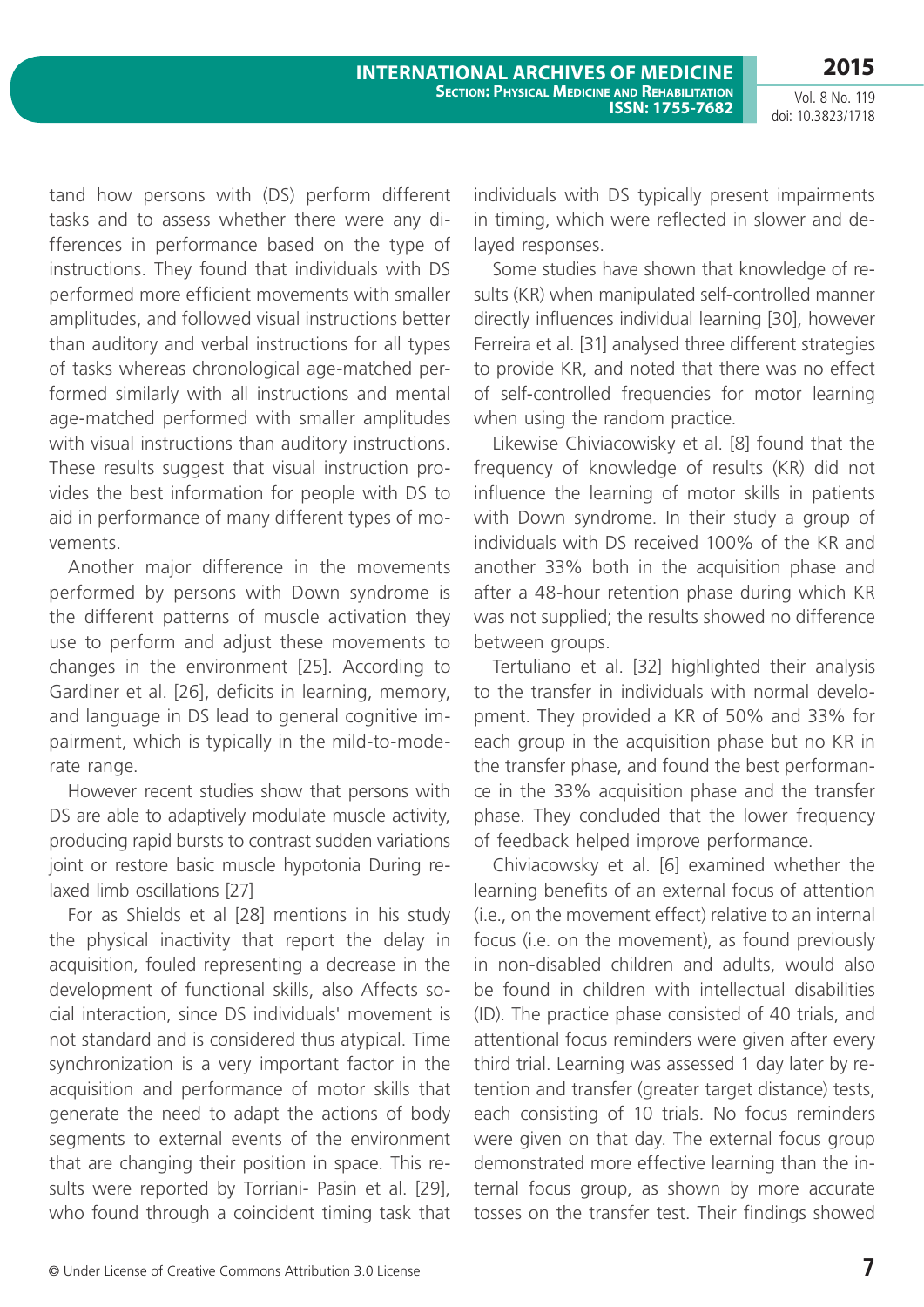that instructions that induce an external focus of attention can enhance motor learning in children with IDs [6]. However, a later study by the same authors [8] did not corroborate these findings. After practicing a linear positioning task in the retention phase comprising 10 trials without feedback, learners in the self-control group were provided with feedback about the movement outcome at their request one day later in the acquisition phase. Each participant in the yoked group received the same feedback schedule as their counterpart in the self-control group. However, the self-control group demonstrated more effective learning of the task than the yoked group. The authors thus concluded that there is a need for self-controlled feedback-enhanced motor learning in participants with Down syndrome.

According to Dubey et al. [33] the success of rehabilitation resides in three key concepts: feedback, repetition and motivation. Based on this concept Barzilay and Wolf [34] proposed a novel approach to neuromotor training by combining the advantages of a virtual reality platform with biofeedback information on the training subject from biometric equipment and with the computational power of artificial neural networks. For rehabilitation, the simulated experience may be designed to address certain aspects of sensory or motor loss experienced by an individual [13].

Virtual reality (VR) is an emerging technology with a variety of potential benefits for many aspects of rehabilitation assessment, treatment, and research through its capacity to allow the creation and control of dynamic 3-dimensional, ecologically valid stimulus environments within which behavioural responses can be recorded and measured. Barzilay and Wolf [34] claim that VR systems can teach and correct a subject during practice with real time feedback and, as a result, can significantly improve the accuracy of their performance.

The aim of a study by Courbois et al. [24] was to assess wayfinding abilities in individuals with Down syndrome (DS). The ability to learn routes though a virtual environment (VE) and to make a novel shortcut between two locations was assessed in individuals with DS and control participants. The results showed that most of the participants with DS were able to learn routes through the VE, even though they needed more trials than the controls to reach the learning criterion [24]. However, they did not show flexible wayfinding behaviour because they were unable to find a shortcut between two known locations (unlike the controls). The results suggest that most individuals with DS can acquire knowledge about specific routes, but are unable to integrate that knowledge into a configurational understanding of the environment [24].

VR has the potential to offer experiences that are engaging and rewarding. In VR, the focus is shifted from the individual's efforts in producing a movement or completing a task to that of interaction with the virtual environment [13]. Wuang et al. [23] investigated the effects of a strength and agility training programme in adolescents with Down syndrome through an exercise training programme that consisted of treadmill exercise and virtual-reality-based activity, and found that short-term exercise training is capable of improving muscle strength and agility in adolescents with DS.

Games using VR have contributed to the development and learning of children with Down syndrome as can be observed in the study by Wuang et al. [23]. These authors reported that the use of a Wii game in the intervention led to an improvement in sensorimotor functions in children with DS by means of repetitive intensive training and the observation, practice, and representation on the screen of task-specific activities. They compared the effect of standard occupational therapy (SOT) and virtual reality using Wii gaming technology (VR Wii) on children with Down syndrome (DS). One hundred and five children were randomly assigned to intervention with either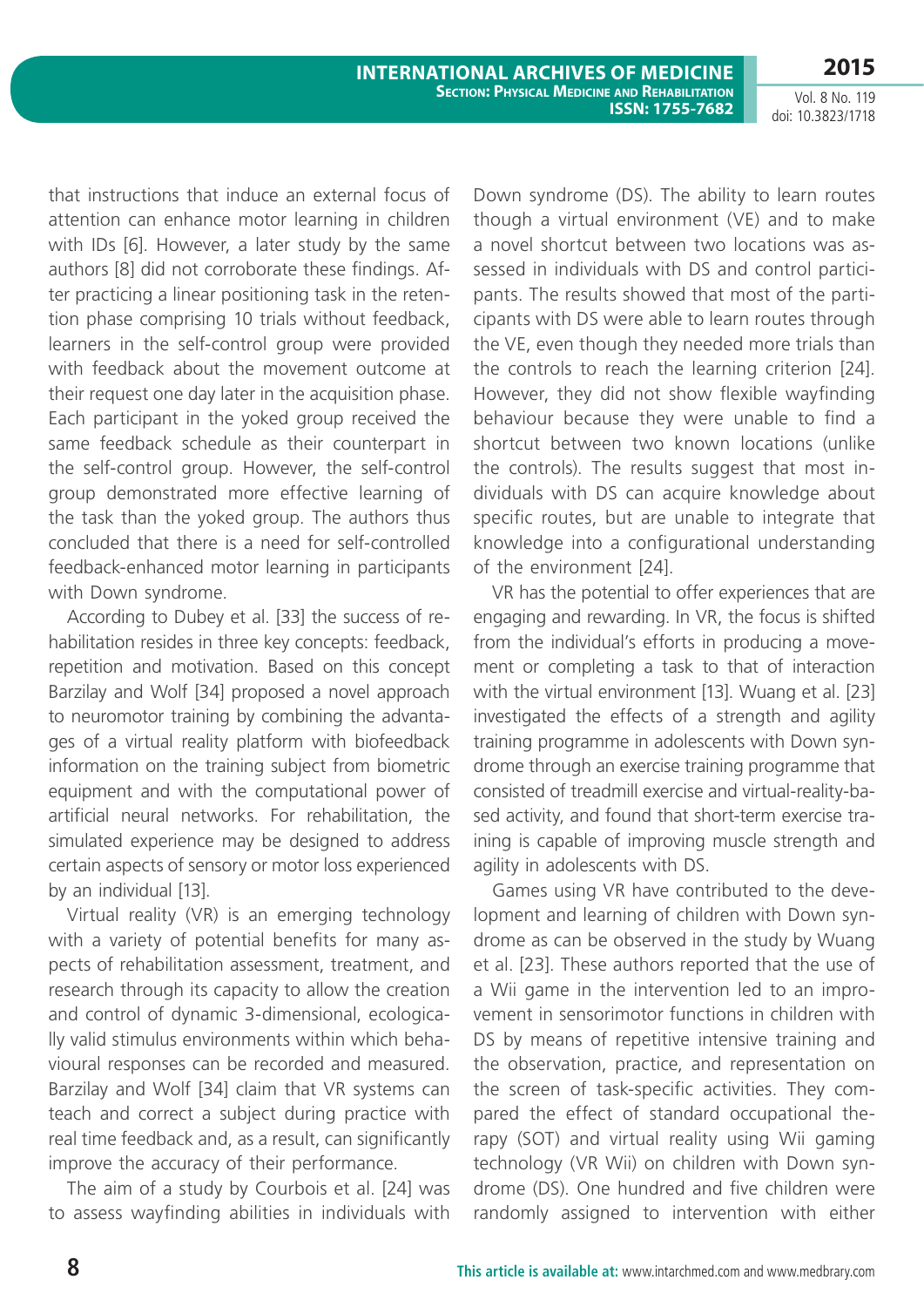SOT or VR Wii, while another 50 served as controls. All children were assessed with measures of sensorimotor functions. At post-intervention, the treatment groups significantly outperformed the control group on all measures.

 Berg et al. [27] found that the use of Wii games four times each week for 20 minutes each session for 8 weeks in a child with DS was accompanied by improvements in upper-limb coordination, manual dexterity, balance, postural stability, and limits of stability control.

Virtual reality interventions have been shown to improve cognitive function and concentration through an individual's interaction with a pleasant activity. Importantly, the enjoyment experienced while working with VR may increase the level of participation. In addition to generating realistic situations for testing, intervention and collection of data, the provision of immediate and positive feedback through VR has been shown to increase selfesteem and empowerment [13].

It was also found that these experiences implemented primarily with a view to promoting health, highlighting elements such as autonomy, empowerment and decision-making [35]. This findings might be valuable to the health care of intellectual diseases, such as Down Syndrome.

Health care is conventionally regarded as the diagnosis, treatment, and prevention of disease, illness, injury, and other physical and mental impairments in humans.

How we define the quality of public health at any given time must be compatible with future generations enjoying health in an equivalent way [36]. Public health practitioners must also integrate sustain ability in the definition of public health.

## **Conclusion**

The motor learning in individuals with Down syndrome can occur following different tasks, allowing better motor control and specific skills often independently of the result of knowledge, and is more effective in the presence of visual feedback and self-control. Individuals with Down syndrome respond positively and effectively, improving their sensory motor control, when stimulated with different and complementary tasks to conventional therapy, especially therapy involving virtual reality, are able to perform the pre-set task, but are not able to trace routes with different alternatives.

# **Authors' Contributions**

All authors participated in the acquisition of data and revision of the manuscript. All authors determined the design, interpreted the data and drafted the manuscript. All authors read and gave final approval for the version submitted for publication.

### **Declaration of Interest**

The authors report no conflict of interest. All authors were responsible for the content and writing of this paper.

# **Acknowledgments**

Authors would like to thank to CAPES (Higher Education Personnel Training Coordination).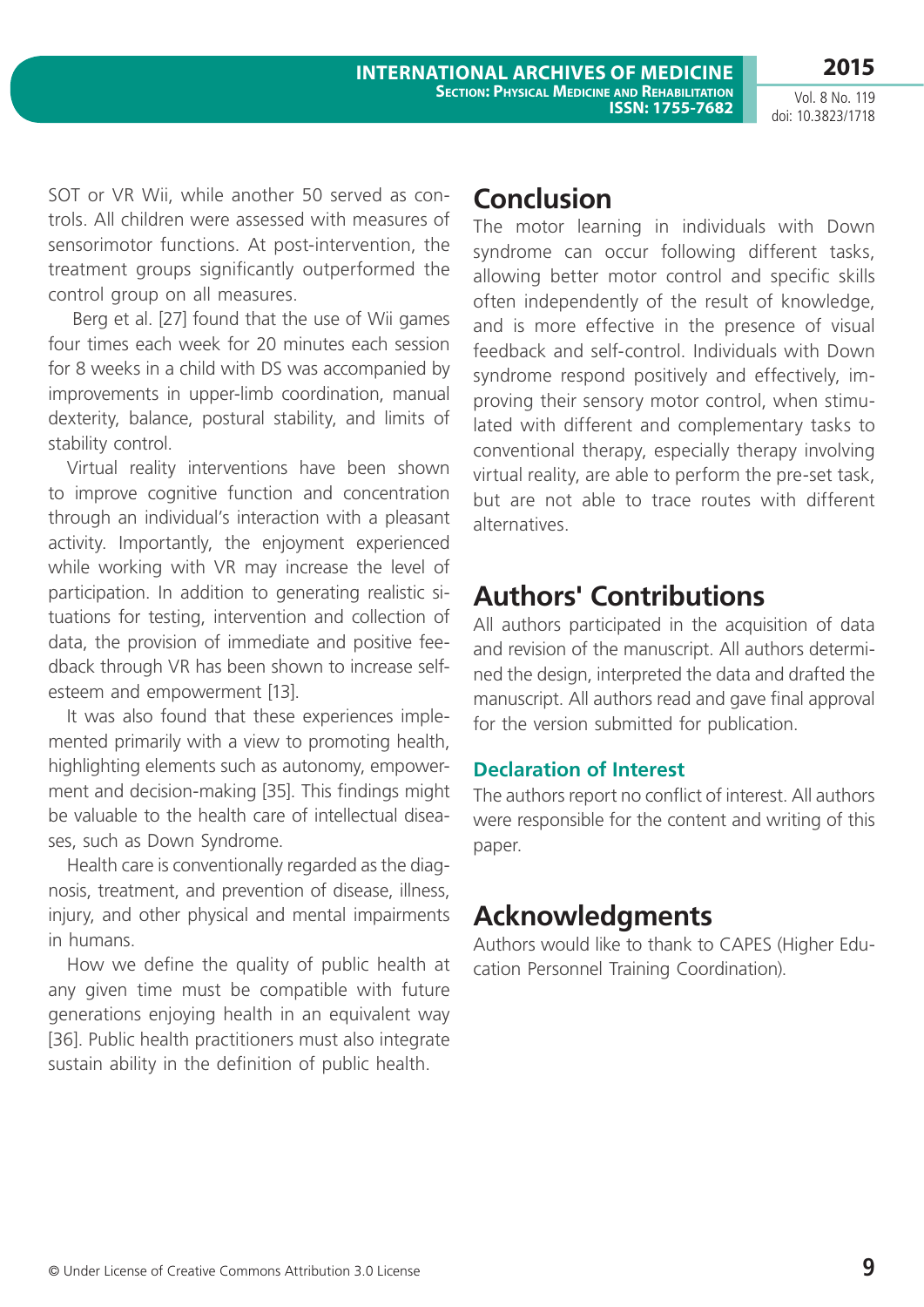## **References**

- **1.** E.Lana-Elola, S.D. Watson-Scales, E.M. Fisher, V.L. Tybulewicz, Down syndrome: searching for the genetic culprits, Dis Model Mech, 4 (2011) 586-595.
- **2.** B.L. Handena, A.D. Cohena, U. Channamalappaa, P. Bulovab, S.A. Cannonc, W.I. Cohenc, C. A. Mathisd, J.C. Priced, W.E. Klunka, Imaging brain amyloid in nondemented young adults with Down syndrome using Pittsburgh compound B, Alzheimer's & Dementia, 8 (2012) 496-501.
- **3.** R.L. Carvalho, D. A. Vasconcelos, Motor Behavior in Down Syndrome: Atypical Sensoriomotor Control. S. Dey (Ed.), Prenatal diagnosis and screening for Down syndrome, In Tech Publishers,(2011) 34-42.
- **4.** R.J. Palisano, S.D. Walter, D.J. Russell, P.L. Rosenbaum, M. Gemus, B.E. Galuppi, L. Cunningham, Gross motor function of children with down syndrome: creation of motor growth curves, Arch Phys Med Rehabil, 82 (2001) 494-500.
- **5.** I.T. Lott, M. Dierssen, Cognitive deficits and associated neurological complications in individuals with Down's syndrome, Lancet Neurol, 9 (2010) 623-633.
- **6.** S. Chiviacowsky, C. Machado, A.C. Marques, J.F.G. Schild, R. Drews, Motor learning and Down syndrome: effects of reduced relative frequency of knowledge of results, Revista Brasileira de Cineantropometria & Desempenho Humano, 15 (2013) 225-232.
- **7.** E. Maas, D.A. Robin, S.N.A. Hula, S.E. Freedman, G. Wulf, K.J. Ballard, R.A. Schmidt, Principles of Motor Learning in Treatment of Motor Speech Disorders, American Journal of Speech-Language Pathology, 17 (2008) 277-298.
- **8.** S. Chiviacowsky, G. Wulf, C. Machado, N. Rydberg, Selfcontrolled feedback enhances learning in adults with Down syndrome, Brazilian Journal of Physical Therapy, 16 (2012) 191- 196.
- **9.** G. Bussy, E. Charrin, A. Brun, A. Curie, V. des Portes, Implicit procedural learning in fragile X and Down syndrome, J Intellect Disabil Res, 55 (2011) 521-528.
- **10.** W.F. Possebom, T.D.d. Silva, A.H.N. Ré, T. Massetti, L.Z. Belisário, E. Ulian, Z. Graciani, C.B.d.M. Monteiro, Aprendizagem motora em pessoas com síndrome de Down: tarefa de labirinto no computador, (2013) 54-60.
- **11.** S.D. Ringenbach, G.M. Mulvey, C.C. Chen, M.L. Jung, Unimanual and bimanual continuous movements benefit from visual instructions in persons with Down syndrome, J Mot Behav, 44 (2012) 233-239.
- **12.** S.V. Adamovich, G.G. Fluet, E. Tunik, A.S. Merians, Sensorimotor training in virtual reality: a review, NeuroRehabilitation, 25 (2009) 29-44.
- **13.** H. Sveistrup, Motor rehabilitation using virtual reality, J Neuroeng Rehabil, 1 (2004) 10.
- **14.** C.L.F. Chan, E. K.Y. Ngai, P.K.H Leug, S. Wong, Effect of the adaped virtual realitycognitive training program among Chinese olderadults with chonic schizophrenia: a pilot study, Int J Geriatr Psychiatry, 6 (2009) 547-655.
- **15.** D.L. Damiano, S.L. DeJong, A systematic review of the effectiveness of treadmill training and body weight support in pediatric rehabilitation, J Neurol Phys Ther, 33 (2009) 27-44.
- **16.** T.D. Parsons, A.A. Rizzo, S. Rogers, P. York, Virtual reality in paediatric rehabilitation: a review, Dev Neurorehabil, 12 (2009) 224-238.
- **17.** L. Snider, A. Majnemer, V. Darsaklis, Virtual reality as a therapeutic modality for children with cerebral palsy, Dev Neurorehabil, 13 (2010) 120-128.
- **18.** R.F. Sampaio, M.C. Mancini, Estudos de revisão sistemática: um guia para síntese criteriosa da evidência científica, Braz. J. Phys. Ther.(Impr.),11 (2007) 83-89.
- **19.** D.C. Bland, C. Zampieri-Gallagher, D.L. Damiano, Effectiveness of physical therapy for improving gait and balance in ambulatory individuals with traumatic brain injury: a systematic review of the literature,Brain Inj. 25(2011) 664-679.
- **20.** L.J. Hahn, D.J. Fidler, S.L. Hepburn, S. Rogers, Early Intersubjective Skills and the Understanding of Intentionality in Young Children with Down Syndrome, Res Dev Disabil 34 (2013) 4455-4465.
- **21.** T.D. Sanger, M.R. Delgado, D. Gaebler-Spira, M. Hallett, J.W. Mink, Classification and definition of disorders causing hypertonia in childhood, Pediatrics, 111 (2003) 89-97.
- **22.** D. Beaton, C. Bombardier, F. Guillemin, M.B. Ferraz, Recommendations for the cross-cultural adaptation of the DASH & QuickDASH outcome measures, Institute for Work & Health, 1 (2007) 1-45.
- **23.** Y.P. Wuang, C.S. Chiang, C.Y. Su, C.C. Wang, Effectiveness of virtual reality using Wii gaming technology in children with Down syndrome, Res Dev Disabil, 32 (2011) 312-321.
- **24.** Y. Courbois, E.K. Farran, A. Lemahieu, M. Blades, H. Mengue-Topio, P. Sockeel, Wayfinding behaviour in Down syndrome: a study with virtual environments, Res Dev Disabil, 34 (2013) 1825-1831.
- **25.** M.L. Latash, Learning motor synergies by persons with Down syndrome, J Intellect Disabil Res, 51 (2007) 962-971.
- **26.** K. Gardiner, Y. Herault, I.T. Lott, S.E. Antonarakis, R.H. Reeves, M. Dierssen, Down syndrome: from understanding the neurobiology to therapy, J Neurosci, 30 (2010) 14943-14945.
- **27.** P. Berg, T. Becker, A. Martian, K.D. Primrose, J. Wingen, Motor control outcomes following Nintendo Wii use by a child with Down syndrome, Pediatr Phys Ther, 24 (2012) 78-84.
- **28.** N. Shields, K.J. Dodd, C. Abblitt, Children With Down Syndrome Perform Sufficient Physical Activity to Maintain Good Health? A Pilot Study, Adapted Physical Activity Quarterly, 26 ( 2009) 307- 320.